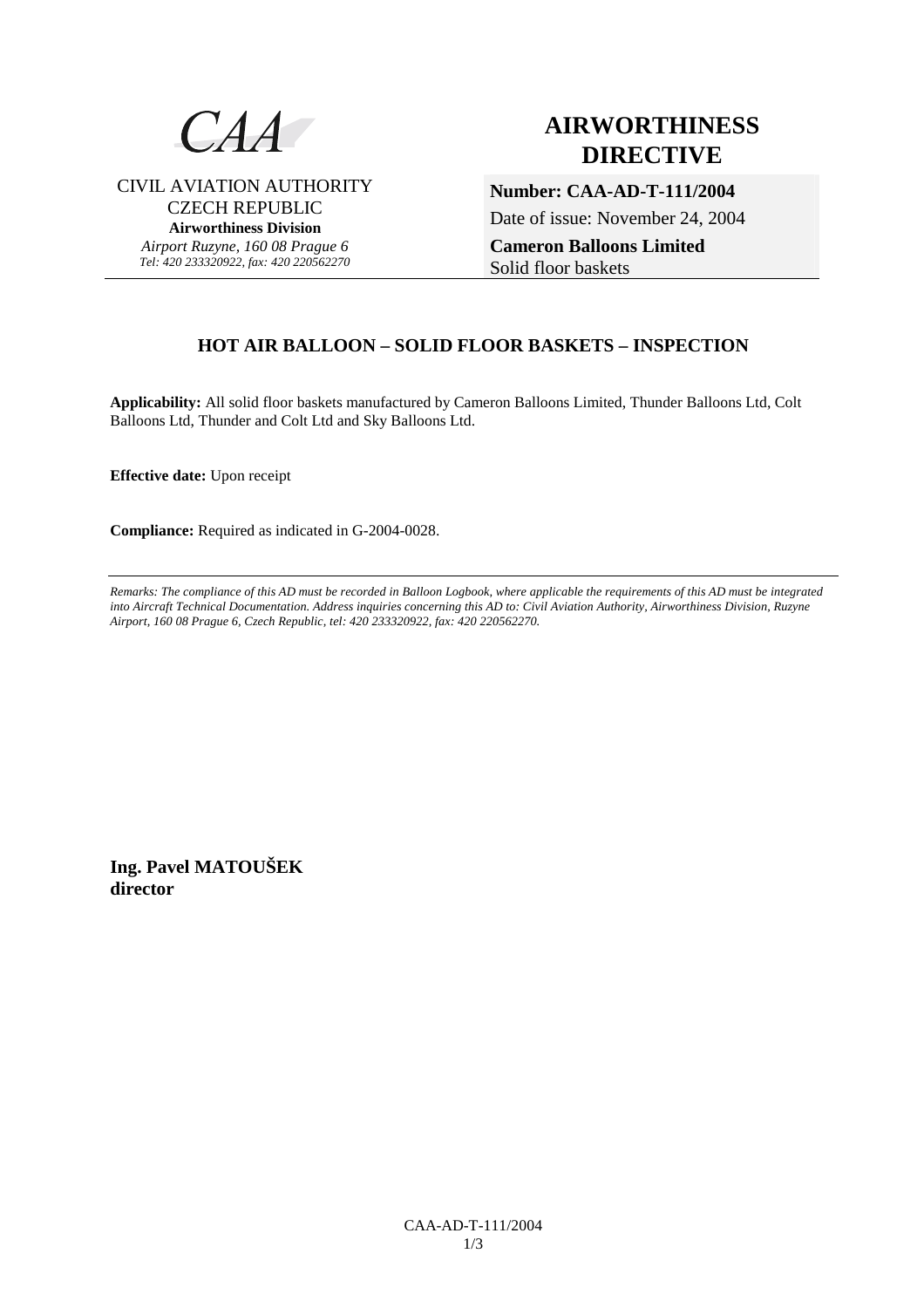### **EMERGENCY AIRWORTHINESS DIRECTIVE United Kingdom Civil Aviation Authority**

## **AD No: G-2004-0028**

#### **Issue Date: 24 November 2004**

This AD is issued by the UK CAA acting for and on behalf of the European Aviation Safety Agency as the Primary Aviation Authority (ICAO Annex 8 Authority of State of Design) for the affected product(s).

Approved by the European Aviation Safety Agency under approval number 2004-11238 on 22 November 2004.

In accordance with Article 9(7)(b) of the Air Navigation Order 2000 as amended the following action required by this Airworthiness Directive (AD) is mandatory for applicable aircraft registered in the United Kingdom. No person may operate an aircraft to which an AD applies except in accordance with the requirements of that AD unless otherwise agreed with the Authority of the State of Registry.

#### Type Approval Holders Name: **CAMERON BALLOONS LIMITED**

#### Type/Model Designation(s): **SOLID FLOOR BASKETS**

**Type Certificate Data Sheet No:** Not Applicable

#### **Superseded/ Revised ADs:** None

#### **ATA 53 – SOLID FLOOR BASKETS – INSPECTION**

**Manufacturer(s):** Cameron Balloons Limited, Thunder Balloons Ltd, Colt Balloons Ltd, Thunder and Colt Ltd and Sky Balloons Ltd.

**Applicability:** All solid floor baskets manufactured by Cameron Balloons Limited, Thunder Balloons Ltd, Colt Balloons Ltd, Thunder and Colt Ltd and Sky Balloons Ltd.

**Reason:** The manufacturer has identified several occurrences of damaged basket suspension wires on the underside of solid floor baskets. It is thought that damage to the basket occurs as a result of inappropriate handling when loading and unloading the basket from a vehicle or trailer. Failure to identify and rectify damaged suspension wires could result in the failure of one or more wires that may result in the basket tipping and causing injury to its occupants.

#### **Effective Date:** 26 November 2004

#### **Compliance/Action:**

a) Within 7 days of the effective date of this AD, revise the CAA approved Flight Manual (FM) for any balloon fitted with a Cameron solid floor basket by incorporating the following into the Normal Procedures section of the FM.

This may be accomplished by inserting a copy of this AD into the FM.

#### **ADDITIONAL FLIGHT MANUAL INFORMATION (Section 4 – Normal Procedures):**

#### **Pre-Flight Check Of Basket Suspension Wires**

**Solid floor baskets must have no damage to the rawhide wire protectors sufficient to expose the suspension wires. Check also for wire damage where the wires are visible between the protectors and the skids. Any such damage must be inspected by a qualified inspector and repaired if necessary before flight in accordance with Cameron Balloons Maintenance Manual section 6.16.4.**